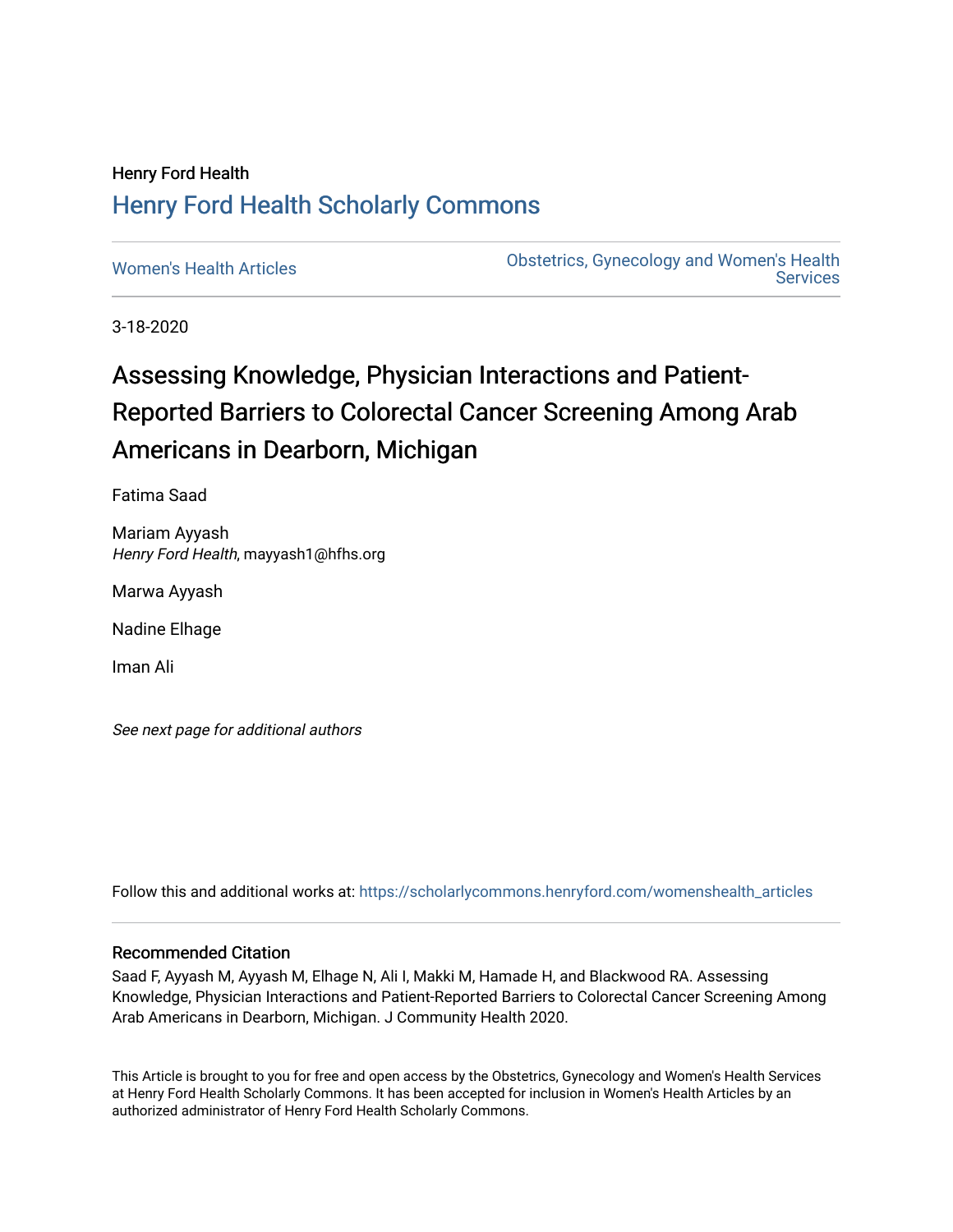## Authors

Fatima Saad, Mariam Ayyash, Marwa Ayyash, Nadine Elhage, Iman Ali, Mona Makki, Hiam Hamade, and R A. Blackwood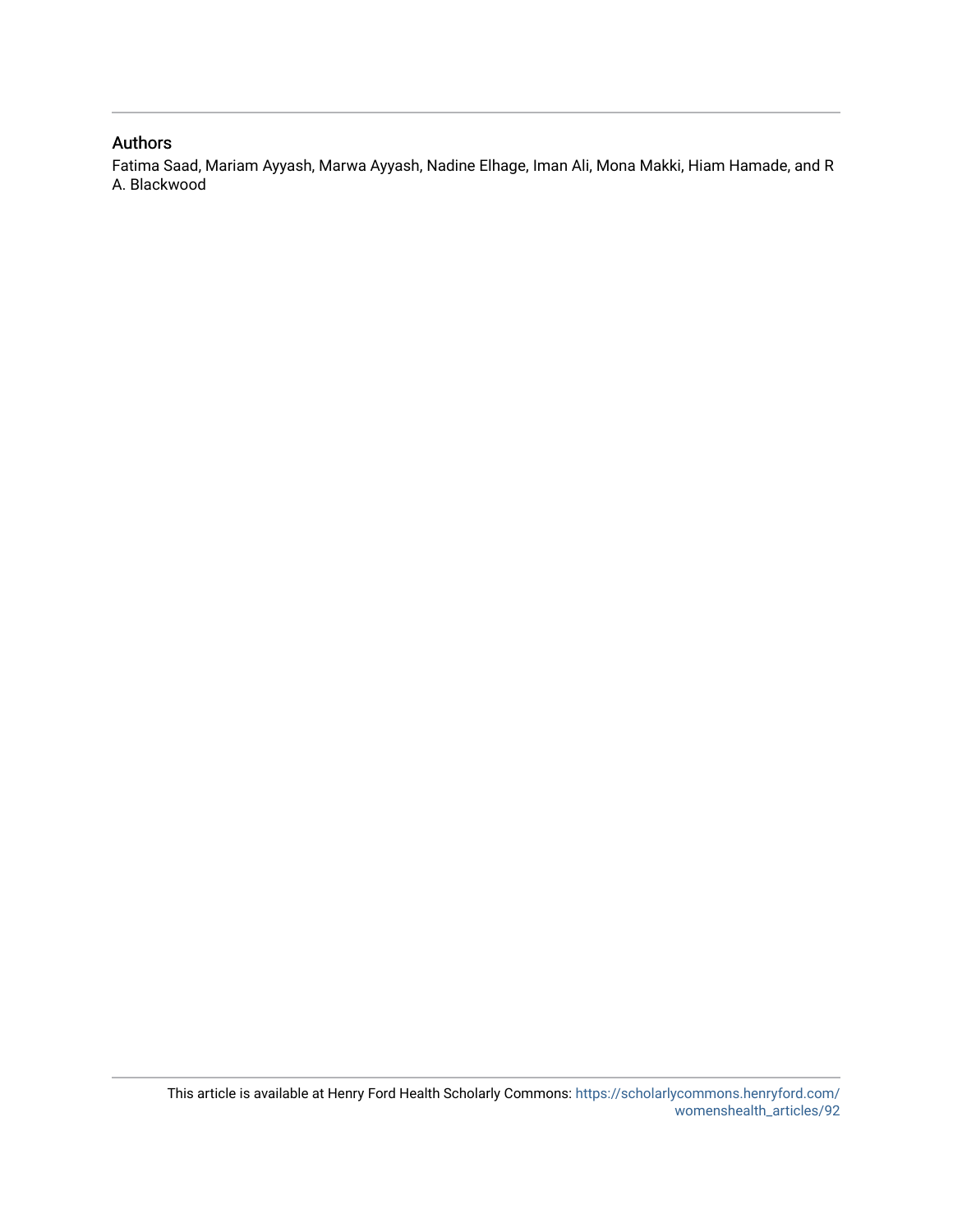### **ORIGINAL PAPER**



## **Assessing Knowledge, Physician Interactions and Patient‑Reported Barriers to Colorectal Cancer Screening Among Arab Americans in Dearborn, Michigan**

Fatima Saad<sup>1,2,9</sup> • Mariam Ayyash<sup>2,3,4</sup> • Marwa Ayyash<sup>2,3</sup> • Nadine Elhage<sup>2,5</sup> • Iman Ali<sup>2,6</sup> • Mona Makki<sup>7</sup> • **Hiam Hamade7 · R. Alexander Blackwood2,3,8,9**

Published online: 18 March 2020 © Springer Science+Business Media, LLC, part of Springer Nature 2020

## **Abstract**

Colorectal cancer (CRC) is the second leading cause of cancer related deaths among men and women in the United States (Haggar and Boushey in Clin Colon Rectal Surg 22:191–197, 2009). Screening tests have shown to be successful at early detection of precancerous polyps. Between 2000 and 2010, there was a 72% growth in the population that identifes having an Arabic-speaking ancestry (Arab American Institute in [https://www.aaiusa.org/demographics,](https://www.aaiusa.org/demographics) 2011). Despite this, little research has been conducted to assess this unique community's knowledge regarding CRC. Given that low screening rates can be attributed to lack of knowledge, this study was designed to address CRC knowledge and screening barriers in an Arab American community. Between February 2016 and June 2017, an anonymous survey was conducted in English or Arabic among 131 patients from cancer programs at the Arab Community Center for Economic and Social Services (ACCESS) in Dearborn, MI. Program participants were expected to have greater insight and awareness about cancer risk than the general population. Knowledge defciencies surrounding CRC and the screening process were identifed. 70% of participants did not know what a colon polyp is and over 89% were not aware of their individual risk for CRC. 45.8% have never had a CRC screening and leading barriers included screening costs, lack of health insurance, and lack of advice by physicians. The goal of this study was to serve as a tool to healthcare providers by identifying evident gaps in medical knowledge surrounding CRC. In order to help better serve and educate patients, healthcare providers and community organizations are encouraged to fght the stigma and help to reduce misunderstandings.

**Keywords** Colorectal cancer · Knowledge · Screening · Barriers · Arab Americans

 $\boxtimes$  Fatima Saad saadfs@med.umich.edu

> R. Alexander Blackwood rab@med.umich.edu

- <sup>1</sup> University of Michigan-Dearborn, Dearborn, MI, USA
- <sup>2</sup> Arab American Health Initiative, Dearborn, MI, USA
- <sup>3</sup> University of Michigan Medical School, Ann Arbor, MI, USA
- Department of Obstetrics and Gynecology Henry Ford Health System, University of Michigan School of Public Health, Ann Arbor, MI, USA
- <sup>5</sup> Michigan State University College of Osteopathic Medicine, Detroit, MI, USA
- <sup>6</sup> University of Michigan, Ann Arbor, MI, USA
- Arab Community Center for Economic and Social Services, ACCESS, Dearborn, MI, USA
- Department of Pediatrics and Communicable Diseases, Office of Health Equity and Inclusion, Arab American Health Initiative, Dearborn, MI, USA
- Office for Health Equity and Inclusion-Michigan Medicine, The University of Michigan, 1301 Catherine St, Medical Science Building 1, Ann Arbor, MI 48109, USA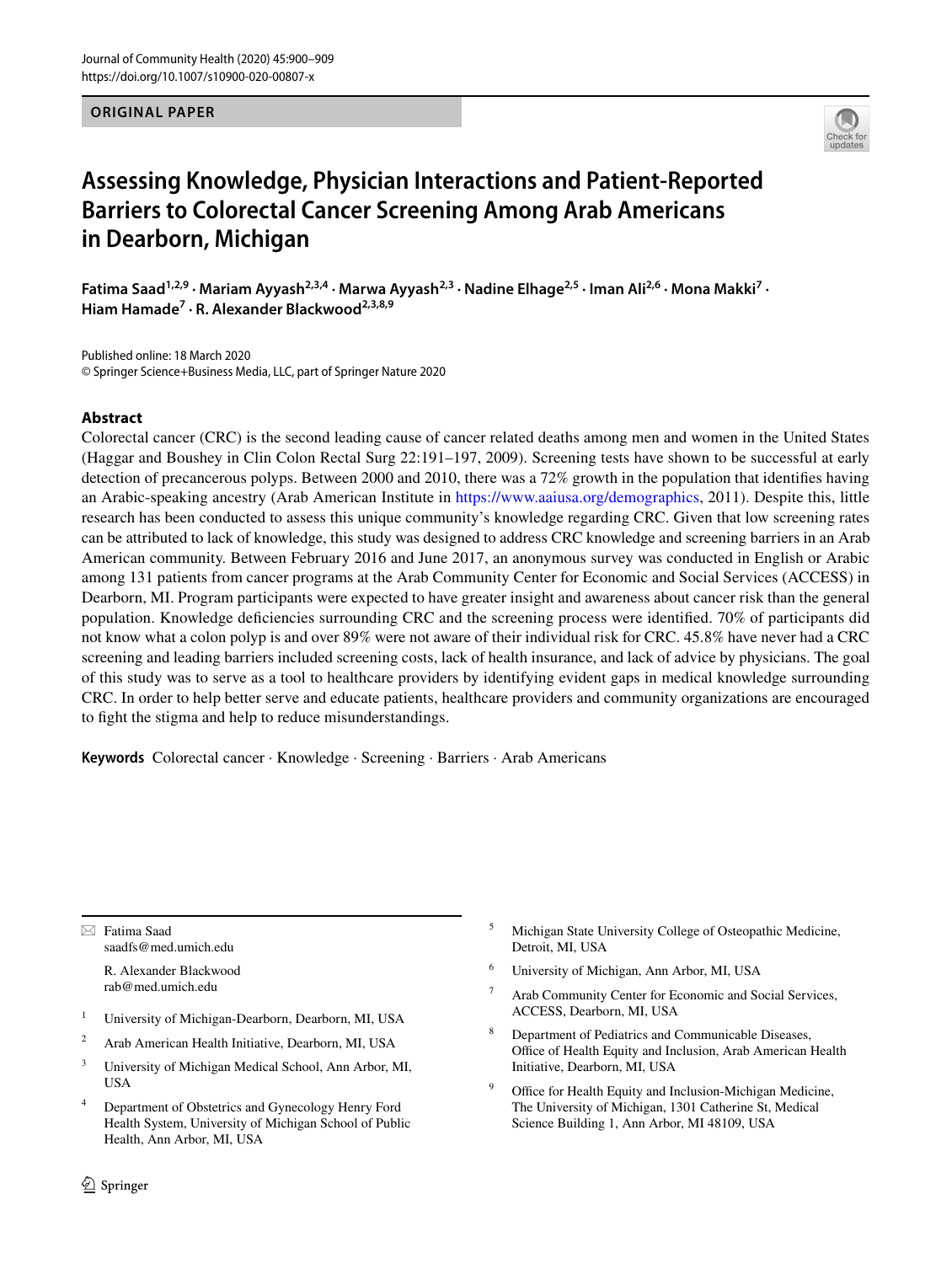#### **Introduction**

Colorectal cancer (CRC) is the second leading cause of death among cancers that afect both men and women in the United States with the overall lifetime risk of development being 1 in 22 and 1 in 24, respectively [[1\]](#page-11-0). Most CRCs begin as a growth, called a polyp, on the inner lining of the colon or rectum [[2](#page-11-1)]. For many decades, the death rate from CRC has generally been decreasing and early detection by screening tests and removal of polyps have been shown to reduce CRC rates [[3\]](#page-11-2). The Centers for Disease Control and Prevention and the U.S. Preventive Services Task Force recommend individuals begin CRC screening at the age of 50 [\[4\]](#page-11-3). Unfortunately, about one third of adults age 50 or older, the age group at greatest risk of developing CRC, have not been screened as recommended [[5](#page-11-4)]. Some patients potentially disregard some alarming symptoms of CRC, such as rectal bleeding or changes in stool frequency out of fear of wasting a doctor's time or being too busy to visit a doctor [[6\]](#page-11-5). These notions may ultimately result in a worse cancer prognosis, possibly due to a delay in seeking medical attention.

Socioeconomic infuences and lack of CRC education among other factors can serve as barriers to CRC screening [[7](#page-11-6)]. Barriers can hence lead to lower CRC screening rates, which in many instances can present patients with serious health consequences. Some of the socioeconomic factors looked at in this study were the level of education, status of employment, and whether or not the participant had health insurance. Physician–patient communication and insufficient physician recommendation for screening can serve as additional factors that impact CRC screening [[8,](#page-11-7) [9\]](#page-11-8). Colorectal cancer is a disease that can be prevented and treated successfully through early detection using proper screening tests, improved education and lifestyle changes [\[4\]](#page-11-3).

The Census Bureau estimates that at least 1.9 million Americans are of Arab descent; while the Arab American Institute Foundation estimates that the number is closer to 3.7 million, which accounts for one percent of the US population [\[10](#page-11-9)]. Per the 2010 census, 40% of Dearborn population had been of Arab ancestry [\[11](#page-11-10)]. Diferences in the social cultures of Arab Americans both raise challenges to healthcare access and delivery, and infuence perspectives on healthcare and its providers [[12\]](#page-11-11). With this growing population of Arab Americans in the country, little research has been conducted to assess this unique community's knowledge on CRC, physician interactions, and the screening barriers that prevent them from obtaining proper CRC screening.

Gaining a better understanding of the knowledge base Arab Americans have regarding basic principles and trends of barriers encountered can allow healthcare providers to better fll the gaps needed to improve screening rates. Hence, we here aim to assess the colorectal cancer knowledge of an Arab American population within the Dearborn community. Moreover, we attempt to better understand the main screening barriers faced by the community, which prevents them from undergoing CRC screenings. Ultimately, results from this study will allow us to target the barriers and focus community education on the gaps in CRC knowledge, with the hopes to increase CRC screening rates and ultimately improve the health status for the Arab American community.

## **Methods**

#### **Study Design**

This study was determined to be exempt by the Institutional Review Board (IRB) review at the University of Michigan in accordance with federal regulations. Between February 2016 and June 2017, an anonymous survey was conducted at ACCESS, Arab Community Center for Economic and Social Services, in Dearborn, MI. The survey was administered in person or over the phone in English or Arabic by trained bilingual administrators through the cancer programs at ACCESS following a grant given to ACCESS by the Michigan Department of Health and Human Services, MDHHS. This grant allows more than 100 clients of low colorectal cancer risk to receive free fecal immunochemical test (FIT) and/or free colonoscopies.

#### **Study Participants and Recruitment**

Participants were clients and patients of ACCESS, particularly from the Breast and Cervical Cancer Control Program (BCCCP) the Chronic Diseases and Cancer Program, and the ACCESS clinic. Initially, the majority of participants were recruited through the BCCCP and hence were females. Later, clients were recruited through the clinic and the Chronic Diseases Program which helped increase the number of males participating in the study. The recruited participants were offered the survey prior to receiving FIT or colonoscopy screening. Survey information was obtained either in person or over the phone by trained bilingual survey administrators who communicated with participants in either English or Arabic languages. The scope of the study was explained to all participants and informed consent was obtained. No monetary compensation was ofered for participation and subject IDs remained anonymous.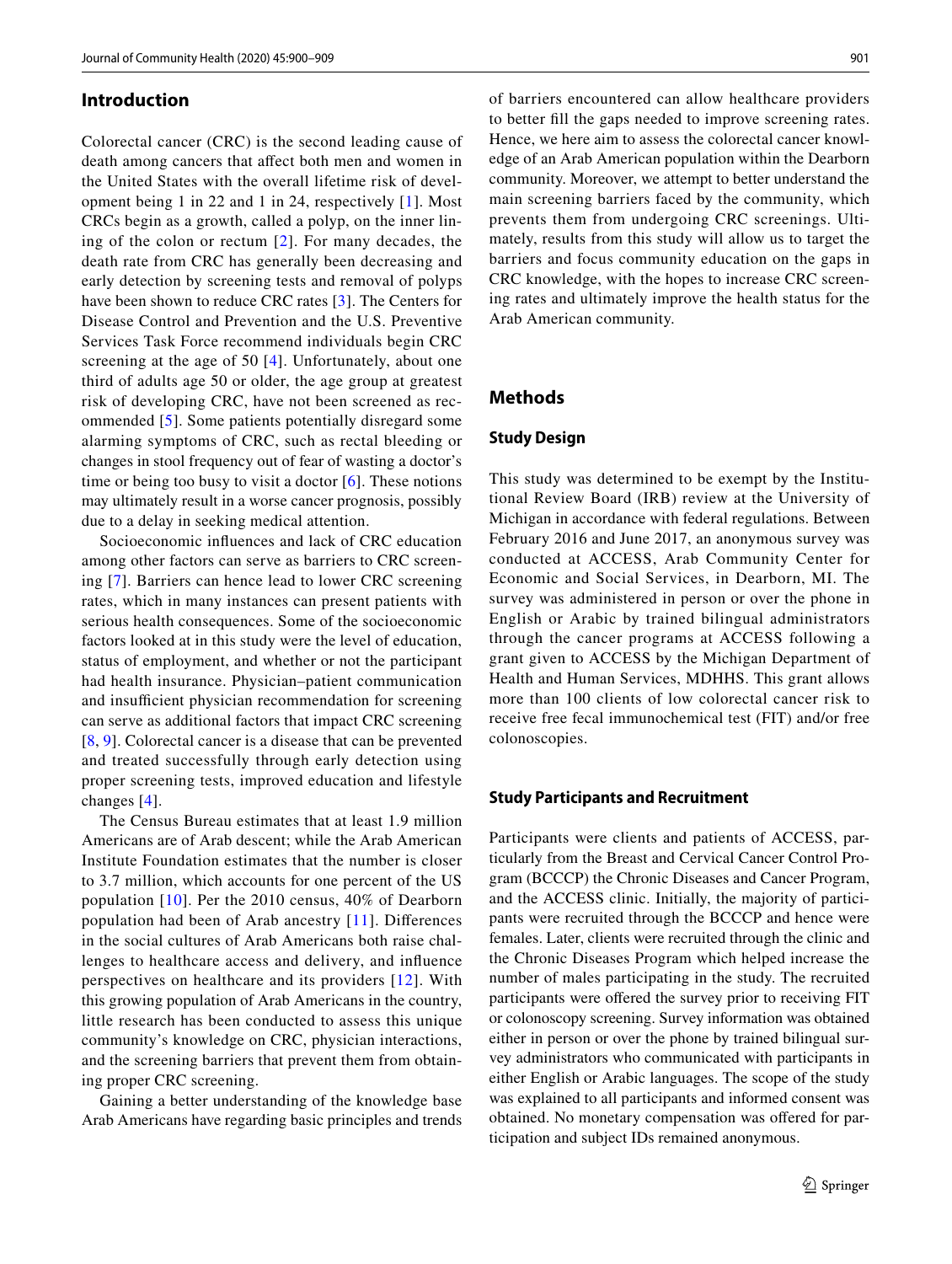#### **Survey Assessment**

The survey addressed colorectal cancer knowledge and screening barriers within the Arab American community. The knowledge and screening barriers questions were modifed based on existing surveys as well as results around both areas of assessment [[7,](#page-11-6) [13\]](#page-11-12). The knowledge assessment targeted overall knowledge by addressing the following: general knowledge of CRC, knowledge of CRC risk factors and screening, and understanding of physician interactions. The screening barriers targeted areas such as lack of awareness, lack of a recommendation from the physician, fear, a preference that it is better to fnd out later, fatalism, time, lack of social support from family and close friends, competing demands, and concern that some screening modalities are outdated.

## **Inclusion and Exclusion Criteria**

There were specifc inclusion and exclusion criteria set by MDHHS for CRC screening eligibility which were refected in our survey study. The criteria for inclusion was being 50 years or older while the criteria for exclusion was made for any history of positive FOBT/FIT, colonoscopy, sigmoidoscopy or barium enema. Additionally, exclusion was made for anyone with a history of Crohn's disease, familial adenomatous polyposis (FAP), Lynch syndrome, infammatory bowel disease (IBD), ulcerative colitis or colorectal cancer. Lastly, exclusion was made for the presence of any symptoms such as recent rectal bleeding, blood in stool, long-term diarrhea, long-term constipation, unexplained weight loss or lower abdominal pain. From our standpoint, exclusion was made for all non-Arab Americans.

#### **Statistical Analysis**

Data analysis was performed using SAS 9.4 and Google forms analysis. All continuous variables were evaluated for normality using the Shapiro–Wilk statistic, histograms and Q–Q plots. Univariate analysis of data included means, standard deviation and percentages. Categorical data were described as absolute numbers and percentages and were compared using the Chi-squared test.

## **Results**

## **Characteristics of Study Participants**

Characteristics of study participants are highlighted in Table [1](#page-4-0). There were a total of 131 participants age 50 or over with 75% under the age of 60 and 91% being females. Regarding Arab country of origin, 53% of participants were

#### <span id="page-4-0"></span>**Table 1** Characteristics of Participants

|                          | Participants $(n=131)$ | $\boldsymbol{P}$ |
|--------------------------|------------------------|------------------|
| Gender                   |                        |                  |
| Male                     | 12(9.3)                | < 0.0001         |
| Female                   | 117 (90.7)             |                  |
| Arab Country of Origin   |                        |                  |
| Lebanon                  | 68 (53.1)              | < 0.0001         |
| Iraq                     | 28 (21.9)              |                  |
| Yemen                    | 17 (13.3)              |                  |
| Other                    | 15(11.7)               |                  |
| Age                      |                        |                  |
| $50 - 60$                | 92 (75.4)              | < 0.0001         |
| $61 - 70$                | 21 (17.2)              |                  |
| 70 and above             | 9(7.4)                 |                  |
| Marital status           |                        |                  |
| Married                  | 89 (71.2)              | < 0.0001         |
| Never married            | 1(0.8)                 |                  |
| Divorced/separated       | 15(12.0)               |                  |
| Widowed                  | 20(16.0)               |                  |
| Education                |                        |                  |
| Less than high school    | 61(50.0)               | < 0.0001         |
| High school graduate     | 38 (31.2)              |                  |
| Some college             | 9(7.4)                 |                  |
| College graduate         | 14 (11.5)              |                  |
| <b>Employment</b> status |                        |                  |
| Full-time                | 9(7.8)                 | < 0.0001         |
| Not employed             | 92 (79.3)              |                  |
| Part time                | 9(7.8)                 |                  |
| Retired                  | 6(5.2)                 |                  |

Data is n (%)

Denominators may vary as a result of missing data

Lebanese, 22% were Iraqis, 13% were Yemenis and 11% were from other Arab countries. The majority of participants were married. From an education standpoint, 50% of participants had less than a high school education, 31% graduated high school and 19% had either some college education or a college degree. Employment-wise, 79% of participants were not employed.

#### **Knowledge Assessment**

Table [2](#page-5-0) refects results from the knowledge assessment. The frst 2 questions address general knowledge of CRC. 50% of participants knew what CRC was and 30% knew what a cancer polyp was.

Question 3 to 7 cover knowledge of CRC risk factors. 10% of participants were comfortable sharing what their risk of CRC was based on prior knowledge. Over 65% of participants knew that a low fat diet, high fber diet and physical activity decreases the risk for CRC, that the risk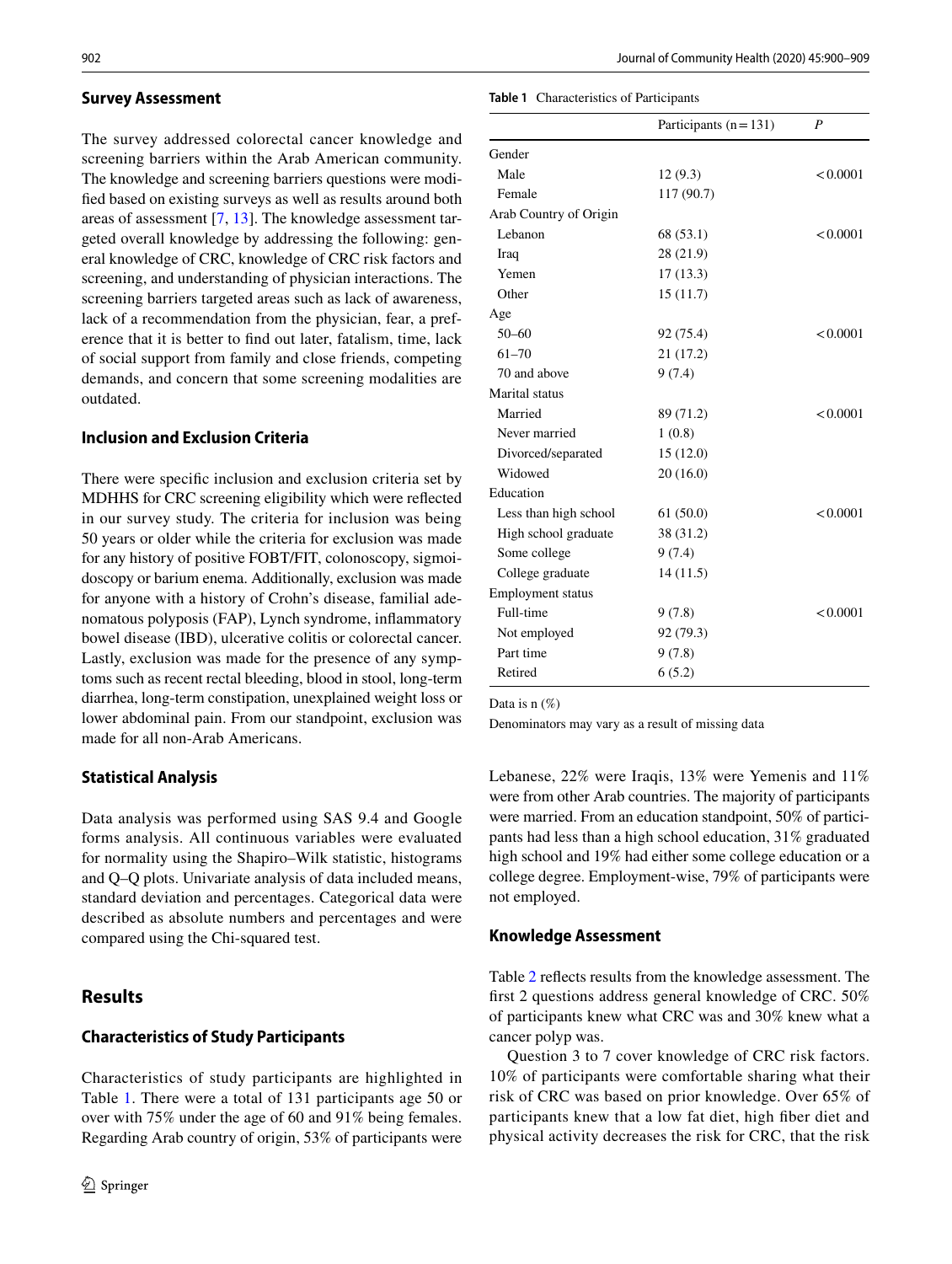#### <span id="page-5-0"></span>**Table 2** Knowledge assessment

|                                                                                                  | Yes/correct response   | $\boldsymbol{P}$ |
|--------------------------------------------------------------------------------------------------|------------------------|------------------|
|                                                                                                  | Participants $(n=131)$ |                  |
| Knowledge category                                                                               |                        |                  |
| Knowledge statements [correct answers]                                                           |                        |                  |
| General knowledge of CRC                                                                         |                        |                  |
| Do you know what cancer of the colon and rectum (CRC) is?                                        | 65(49.6)               | 0.9304           |
| Do you know what a colon polyp is?                                                               | 39(30.0)               | < 0.0001         |
| Knowledge of CRC risk factors                                                                    |                        |                  |
| A low fat and high fiber diet helps decrease the risk for cancer of the colon and rectum. [True] | 90(68.7)               | < 0.0001         |
| Physical activity decreases the risk for cancer of the colon and rectum.[True]                   | 92 (70.2)              | < 0.0001         |
| The risk of colon and rectum cancer increases after the age of 50. [True]                        | 106(80.9)              | < 0.0001         |
| A family history of cancer of the colon and rectum does not increase your risk.[False]           | 88 (67.2)              | < 0.0001         |
| Do you know what your risk for colorectal cancer is?                                             | 14(10.9)               | < 0.0001         |
| Knowledge of CRC screening                                                                       |                        |                  |
| Finding cancer early will not increase the chances of surviving it. [False]                      | 86 (65.7)              | 0.0003           |
| You only need to have a colorectal cancer screening test if you are having symptoms. [False]     | 101(77.7)              | < 0.0001         |
| Do you know the different types of screenings for cancer of the colon and rectum?                | 29(22.1)               | < 0.0001         |
| Do you know what a fecal occult blood test (FOBT) is?                                            | 41(31.5)               | < 0.0001         |
| Do you know what a colonoscopy is?                                                               | 63(48.5)               | 0.7257           |
| Do you know what a sigmoidoscopy is?                                                             | 9(6.9)                 | < 0.0001         |
| Do you know where you can receive these screening services?                                      | 66(50.4)               | 0.9304           |
| Physician interactions                                                                           |                        |                  |
| Have you ever talked to your physician about cancer of the colon and rectum?                     | 32(24.6)               | < 0.0001         |
| Has your physician ever recommended a FOBT, sigmoidoscopy, or colonoscopy?                       | 38 (29.2)              | < 0.0001         |

Data is n (%)

Denominators may vary as a result of missing data

of CRC increases after the age of 50, and that a family history of CRC increases one's risk for CRC.

Question 8 to 14 cover knowledge of screening for CRC. Over 65% of participants knew that fnding cancer early will increase the chance of surviving it and that screening is not only limited to when a person has any specifc symptoms. 22% of Arab American participants in this study knew what the diferent types of screenings for CRC are as compared to overall United States national statistic of 57.3% [[14](#page-11-13)]. More specifcally in this study, 32% of Arab Americans knew what the FOBT was, 49% knew what the colonoscopy was and 7% knew what the sigmoidoscopy was. In a study conducted in the United States with a national sample 73.7% of participants had heard of FOBT and 84.3% had heard of sigmoidoscopy or colonoscopy [[14\]](#page-11-13). Regarding screening services in this study, 50% of Arab American participants reported comfortably knowing where to obtain them.

Lastly, the fnal 2 question addressed the physician interactions with patients when it came to CRC. 25% of patients reported ever talking to their physicians about CRC and 29% of patients reported their physician ever recommending an FOBT, sigmoidoscopy or colonoscopy.

## **Demographic Comparison of Knowledge Assessment**

Table [3](#page-6-0) shows the knowledge assessment distribution when taking country of origin, education, and age into account. Knowledge categories were distributed into low, moderate and high knowledge depending on the total scores obtained for the general knowledge assessment [[8\]](#page-11-7). Similar knowledge categories were approximated and created for knowledge of risk factors and knowledge of screening for CRC.

In terms of total general knowledge, 20% of participants had high knowledge, compared to 67% having moderate knowledge and 13% having low knowledge. There were no statistically signifcant results present with the CRC general knowledge distribution by country of origin, education level, or age. When it came to knowledge of risk factors, 39% of total participants had a high risk factor knowledge, compared to 56% for moderate knowledge and 15% for low knowledge. CRC risk factor knowledge distribution by country of origin, education level, or age showed no statistically signifcant results. Lastly, in terms of screening knowledge, 22% of all participants had a high screening knowledge level compared to 59% for moderate knowledge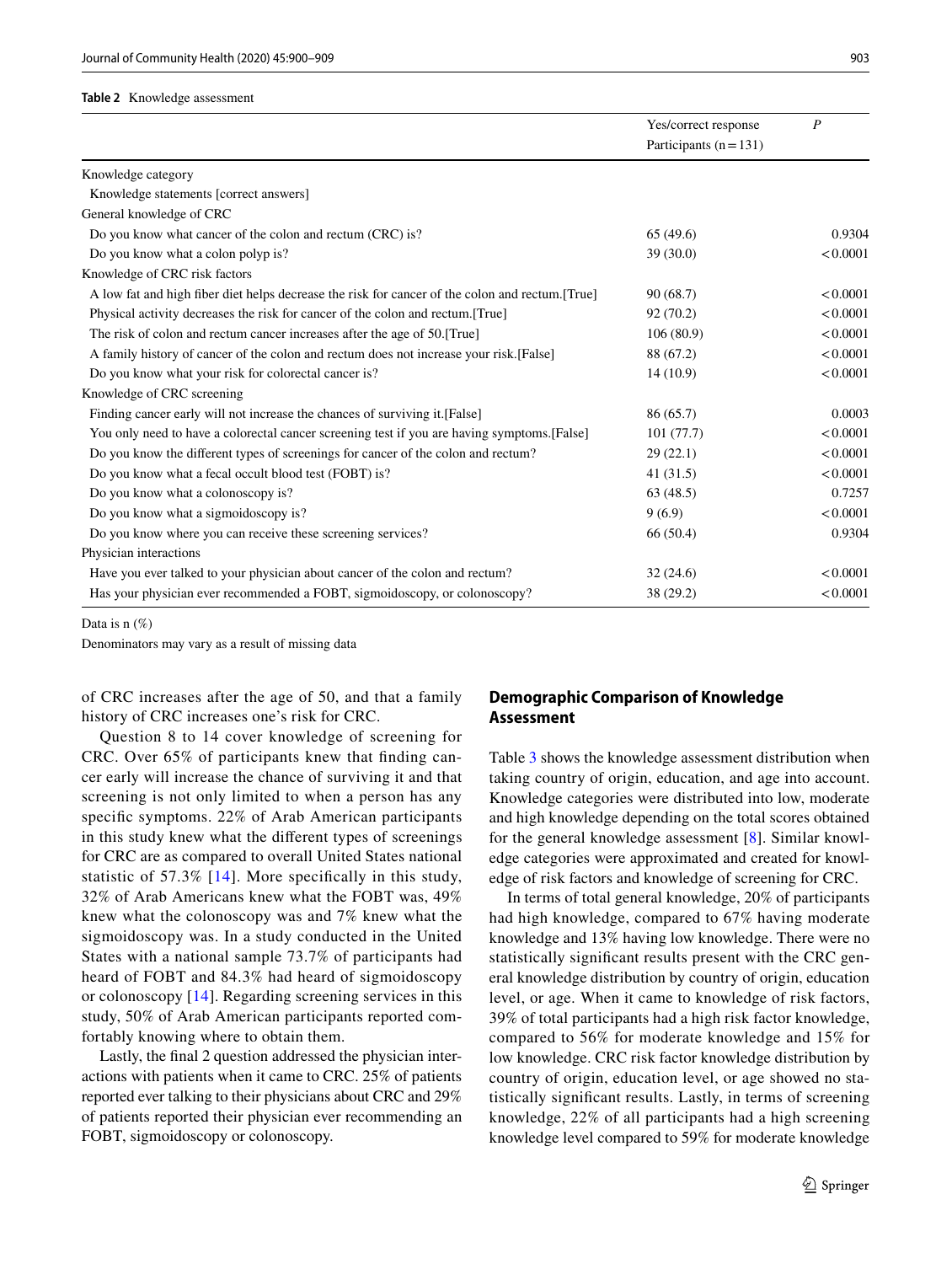<span id="page-6-0"></span>**Table 3** Knowledge Assessment Comparison for Various Demographic Parameters

|                                       | High knowledge per category                 |                  |                                                    |                  |                                                   |                  |
|---------------------------------------|---------------------------------------------|------------------|----------------------------------------------------|------------------|---------------------------------------------------|------------------|
|                                       | High total knowledge of<br>CRC <sup>a</sup> |                  | High knowledge of CRC<br>risk factors <sup>b</sup> |                  | High knowledge of<br>$CRC$ screening <sup>c</sup> |                  |
|                                       | $n(\%)$                                     | $\boldsymbol{P}$ | $n(\%)$                                            | $\boldsymbol{P}$ | $n(\%)$                                           | $\boldsymbol{P}$ |
| Participants                          |                                             |                  |                                                    |                  |                                                   |                  |
| All $(n=131)$                         | 24(19.5)                                    | < 0.0001         | 50 (39.4)                                          | < 0.0001         | 28(21.9)                                          | < 0.0001         |
| Country of origin                     |                                             |                  |                                                    |                  |                                                   |                  |
| Lebanon                               | 13(21.0)                                    | 0.4939           | 25(38.5)                                           | 0.2752           | 16(24.2)                                          | 0.9069           |
| Iraq                                  | 5(17.9)                                     |                  | 16(57.1)                                           |                  | 6(21.4)                                           |                  |
| Yemen                                 | 3(18.8)                                     |                  | 5(29.4)                                            |                  | 3(18.8)                                           |                  |
| Education                             |                                             |                  |                                                    |                  |                                                   |                  |
| Less than and equal to<br>High school | 19(20.4)                                    | 0.3709           | 35(36.5)                                           | 0.1852           | 21(21.9)                                          | 0.3552           |
| More than high school                 | 4(18.2)                                     |                  | 12(52.2)                                           |                  | 6(26.1)                                           |                  |
| Age                                   |                                             |                  |                                                    |                  |                                                   |                  |
| $50 - 60$                             | 19(21.8)                                    | 0.5778           | 41(46.1)                                           | 0.1388           | 25(27.5)                                          | 0.1502           |
| $61 - 70$                             | 3(15.0)                                     |                  | 5(23.8)                                            |                  | 1(5.0)                                            |                  |
| 70 and above                          | 1(11.1)                                     |                  | 2(22.2)                                            |                  | 1(11.1)                                           |                  |

Data is  $n$   $(\%)$ 

Denominators may vary as a result of missing data

a Total Knowledge is high if≥10/14 total answers were correct

b Knowledge of CRC Risk Factors is high if≥4/5 total answers were correct

c Knowledge of CRC Screening is high if≥5/7 total answers were correct

and 19% for low knowledge levels. CRC screening knowledge distribution by country of origin, education level, or age showed no statistically signifcant results.

When looking at total general knowledge distribution among the top 3 countries of origin, high knowledge levels varied between 18 to 21% within each of the three listed countries of origin, with 56–75% of participants for each of the 3 countries falling in the moderate knowledge level category. High level of knowledge of CRC risk factors was highest in Iraqis at 57%, followed by Lebanese at 39% then by Yemenis at 29%. The distribution of high screening knowledge ranged between 19 and 24% for the 3 diferent listed countries compared to 59–69% for moderate screening knowledge.

In regards to education, 18–20% of participants with less than or equal to high school or more than high school had a high level of general knowledge. These numbers compared to 64–77% for moderate knowledge. In regards to high knowledge of CRC risk factors, 52% of those with more than a high school education had high knowledge levels compared to 37% in those with less than or equal to a high school education. 26% of those with more than a high school education had high screening knowledge levels compared to 22% in those with less than or equal to a high school degree. Additionally, 65% of those with more than a high school education had moderate screening knowledge levels compared to 56% in those with less than or equal to a high school degree.

Lastly, in regards to age distribution, our results showed statistically insignifcant decrease in high knowledge levels with increasing age, where the 50–60 age category had 22% high general knowledge level compared to 11% in the over 70 age group. Note once more that the majority of participants here had moderate general knowledge levels which ranged between 65 and 80% among the diferent age groups. In regards to risk factor knowledge distribution among the diferent age groups, 46% of those in the 50–60 age group had high risk factor knowledge compared to 23–23% in the older age groups. Lastly, 28% of those within the 50–60 age group had high level of CRC screening knowledge with 55–70 of the 3 age groups having moderate screening knowledge levels.

#### **Health and Diet History**

Table [4](#page-7-0) covers the health and diet history for participants. From a health history standpoint, 67% of participants were smokers, 18% had diabetes and 6% reported a history of heart disease. Between 61 and 63% reported average overall health rating and average overall physical activity rating. 48% of participants were obese, 35% were overweight, 17% were normal weight and none of them were underweight.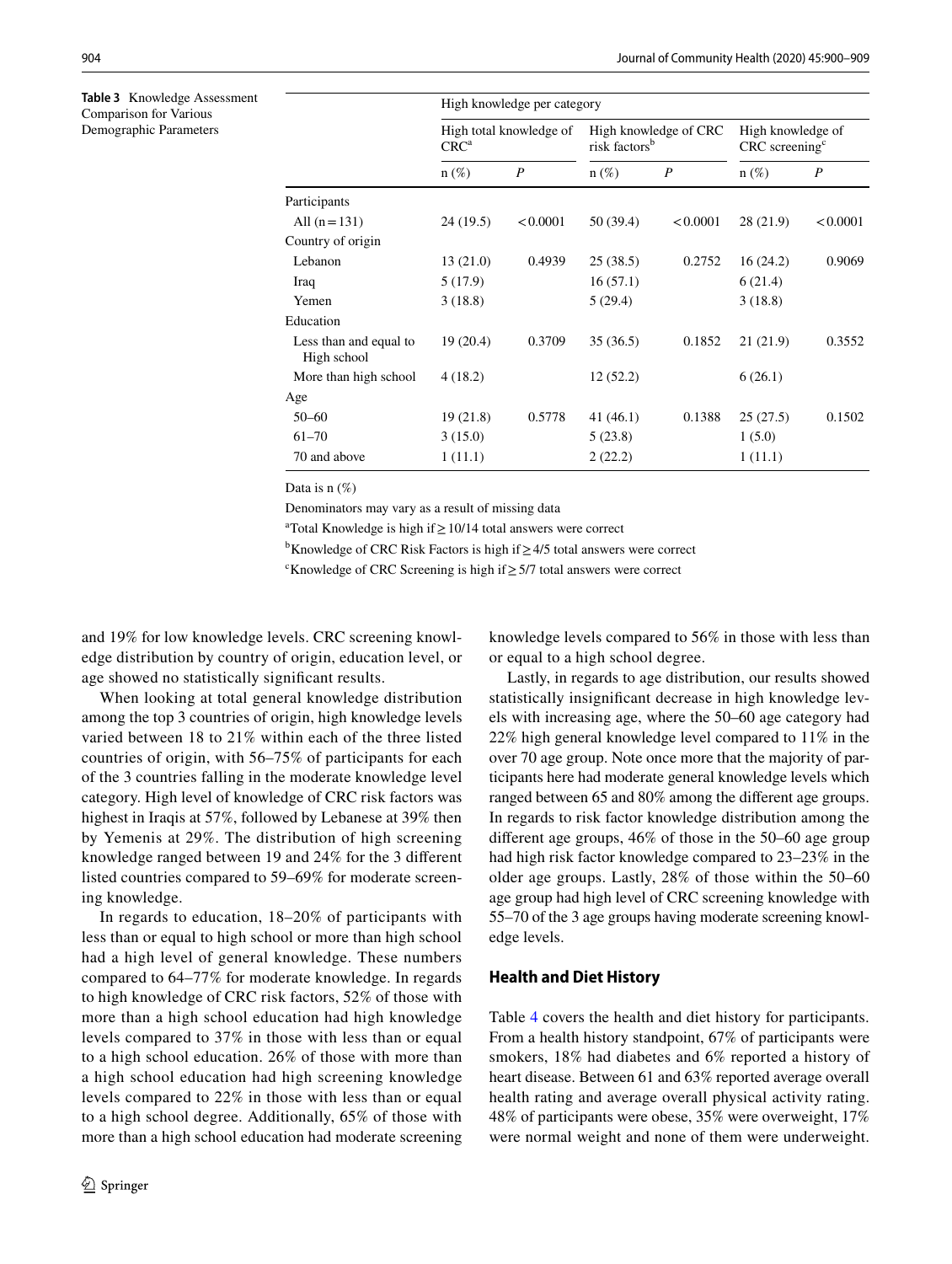#### <span id="page-7-0"></span>**Table 4** Health and diet history

|                                    | Participants $(n=131)$ | P        |
|------------------------------------|------------------------|----------|
| Smoking history                    |                        |          |
| Positive                           | 88 (67.2)              | < 0.0001 |
| Negative                           | 43 (32.8)              |          |
| Medical history                    |                        |          |
| Diabetes positive                  | 23 (17.6)              | < 0.0001 |
| Heart disease positive             | 8(6.1)                 |          |
| Fruits and vegetables consumptions |                        |          |
| Less than or equal 3 days/week     | 21 (16.5)              | < 0.0001 |
| More than 3 days/week              | 106(83.5)              |          |
| Red meat consumption               |                        |          |
| Less than or equal 3 days/week     | 103 (81.8)             | < 0.0001 |
| More than 3 days/week              | 23 (18.3)              |          |
| Saturated fat intake               |                        |          |
| Below average                      | 35 (27.1)              | < 0.0001 |
| Average                            | 82 (63.6)              |          |
| Above average                      | 12(9.3)                |          |
| Fiber intake level                 |                        |          |
| Below average                      | 24 (18.6)              | < 0.0001 |
| Average                            | 83 (64.3)              |          |
| Above average                      | 22 (17.1)              |          |
| Overall health rating              |                        |          |
| Below average                      | 15(11.6)               | < 0.0001 |
| Average                            | 81 (62.8)              |          |
| Above average                      | 33 (25.6)              |          |
| Overall physical activity rating   |                        |          |
| Below average                      | 22 (17.3)              | < 0.0001 |
| Average                            | 78 (61.4)              |          |
| Above average                      | 27 (21.3)              |          |
| Body mass index                    |                        |          |
| Underweight                        | 0(0.0)                 | 0.0002   |
| Normal weight                      | 20 (17.1)              |          |
| Overweight                         | 41 (35.0)              |          |
| Obese                              | 56 (47.9)              |          |

Data is  $n$   $(\%)$ 

Denominators may vary as a result of missing data

From a diet history standpoint, 84% of participants reported consuming fruits and vegetables 3 or more days per week and 18% reported consuming red meat more than 3 days per week. 64% of participants reported average saturated fat intake and fber intake levels.

#### **Screening History**

Table [5](#page-7-1) addresses participants' screening history. 58% reported having no insurance as opposed to 35% having Medicaid or Medicare and 7% having private insurance. 57% of participants reported having visited a physician in the past 1–6 months. From a CRC screening standpoint, 46%

<span id="page-7-1"></span>**Table 5** Screening history

|                                 | Participants $(n=131)$ | P        |
|---------------------------------|------------------------|----------|
| Health insurance                |                        |          |
| No insurance                    | 74 (57.8)              | < 0.0001 |
| Medicaid/medicare               | 45 (35.2)              |          |
| Private                         | 9(7.0)                 |          |
| Last time visited physician     |                        |          |
| 1 to 6 months ago               | 74 (57.4)              | < 0.0001 |
| 6 months to a year ago          | 14 (10.9)              |          |
| Between 1 and 2 years           | 9(7.0)                 |          |
| More than 2 years ago           | 19 (14.7)              |          |
| Never visited one               | 13(10.1)               |          |
| Time of last CRC screening      |                        |          |
| Less than a year ago            | 33 (25.2)              | < 0.0001 |
| Between 1 and 5 years           | 29(22.1)               |          |
| Between 6 and 10 years          | 3(2.3)                 |          |
| More than 10 years ago          | 6(4.6)                 |          |
| Never                           | 59 (45.8)              |          |
| Age at first CRC screening      |                        |          |
| Mean $(\pm$ standard deviation) | 53.2 $(\pm 8.2)$       |          |
|                                 |                        |          |

Data is n (%) unless otherwise specifed

Denominators may vary as a result of missing data

reported never having CRC screening in the past, with 54% reporting having done so within the past year, 1–5 years ago or more than 6 years ago. More specifcally, 35% reported having CRC screening in the past year, 22% reported having CRC screening 1–5 years ago and 6% had screening more than 6 years ago. Compared to CRC screening rates provided by the Michigan Cancer Consortium, screening rates for Colorectal Cancer vary by demographic categories. In Michigan, there is a 65.5% screening rate among black Americans and a 73% screening rate among white Americans [[15](#page-11-14)]. In this study, it was found that 54% of Arab Americans had a CRC screening and this rate is also lower than the national screening for colorectal cancer, which is 67.3% [[16](#page-11-15)].

#### **Screening Barriers for Participants**

Finally, Table [6](#page-8-0) addresses the barriers to CRC screening selected by participants that did not have CRC screening at the age of 50. The top listed barrier was lack of health insurance that was selected by 78% of participants. 47% of participants reported lack of problem with stool as the second leading barrier to screening followed by 34% of participants who reported that screening was expensive and 31% who identifed having no family history as a barrier. 25% of Arab American participants mentioned lack of advice from physician for screening as a screening barrier while in a study conducted in the US not focused on Arab Americans, 10.9% reported not being recommended to do so by a provider as a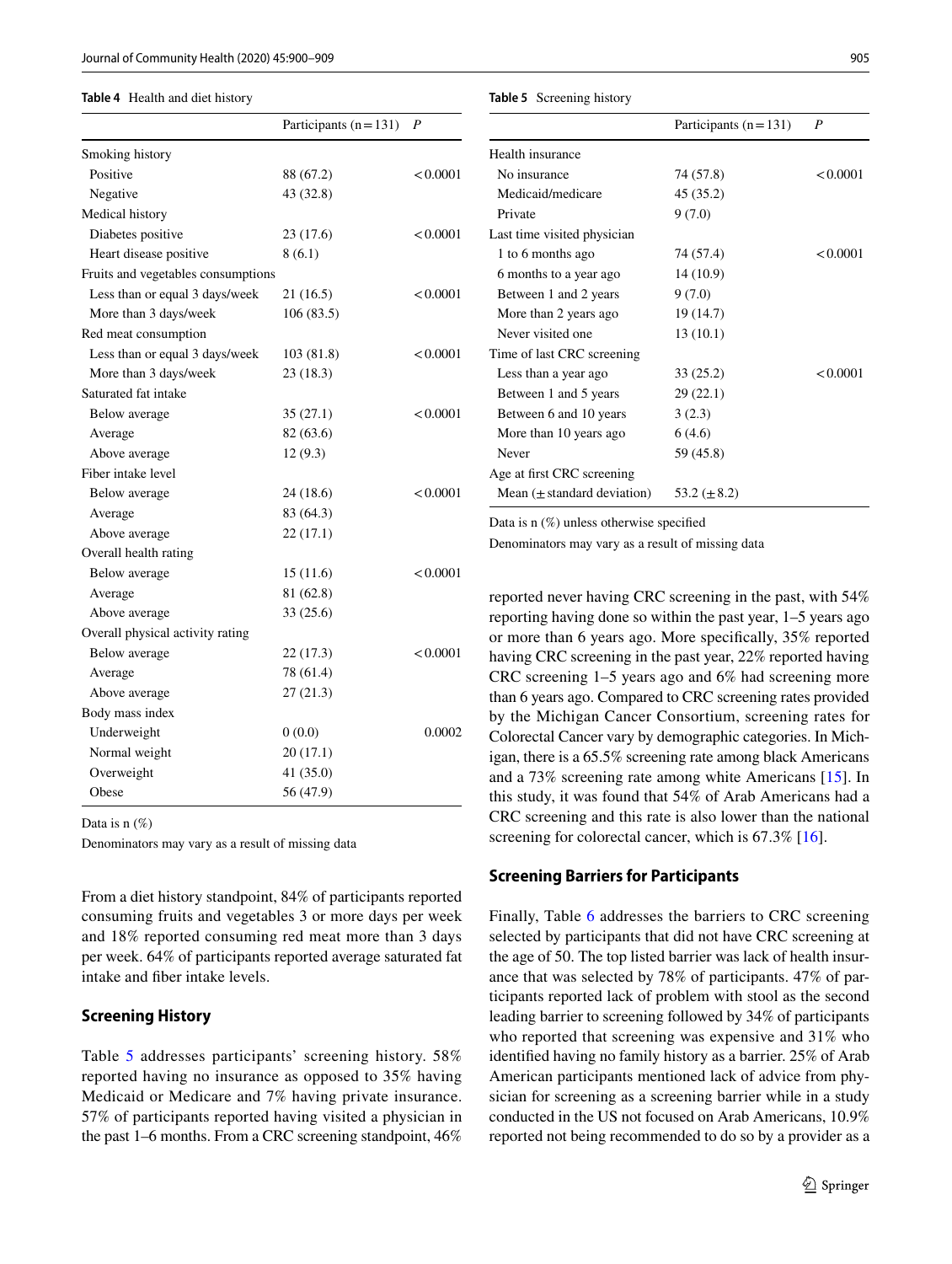<span id="page-8-0"></span>**Table 6** Screening barriers for participants who didn't have CRC screening at the age of 50

| Barrier                                                            | Participants $(n=98)$ |
|--------------------------------------------------------------------|-----------------------|
| Lack of health insurance                                           | 87 (88.8)             |
| No problem with stool                                              | 47 (48.0)             |
| Screening is expensive.                                            | 35(35.7)              |
| No incidence of CRC within family                                  | 31(31.6)              |
| Lack of advice from physician for screening                        | 27(27.6)              |
| Lack of awareness for CRC prevalence                               | 16(16.3)              |
| Fear of medical procedures in general                              | 16(16.3)              |
| Poor emphasis from physician regarding the importance of screening | 15(15.3)              |
| Poor awareness about the benefits or harms of screening            | 13(13.3)              |
| Lack of time to arrange for the test                               | 13(13.3)              |
| Lack of available means for transportation                         | 12(12.2)              |
| Fear of sedation by anesthesia                                     | 11(11.2)              |
| Embarrassment from the screening procedure                         | 11(11.2)              |
| Poor understanding for the logistics of the prep                   | 10(10.2)              |
| Poor explanation from providers regarding the screening options    | 9(9.2)                |
| Preference to find out later for the sake of family's concern      | 9(9.2)                |
| Fear of learning of an abnormal test rest                          | 8(8.2)                |
| Lack of time to undergo the procedure                              | 8(8.2)                |

Data is n (%), multiple selections allowed

Sorted by percentage reported for each selection

barrier to screening [[17\]](#page-11-16). Additional reasons included lack of awareness for CRC prevalence, fear of medical procedures, lack of means for transportation, lack of time, embarrassment from the screening procedure, fear of learning of abnormal test results and others.

## **Discussion**

### **Knowledge Implications**

Our results identifed defciencies in Arab American women in their understanding of colorectal cancer. About half of the participants reported knowing what defnes colon and rectal cancer while only 30% of participants knew how to defne a colon polyp. It is important for the community to increase its knowledge surrounding what colorectal cancer and colorectal polyps mean, particularly as the number and types of polyps can infuence screening guidelines on an individual basis. Better understanding that polyps serve as precursors for CRC can help with preventing CRC through earlier detection and removal of adenomatous polyps [[18](#page-11-17), [19](#page-11-18)]. While 90% of participants reported not knowing what CRC risk factors are, over 60% of participants responded correctly for questions related to CRC risk factors, such as the correlation between low fat and high fber diet, physical activity, age and family history, and colorectal cancer. When asked to personally assess their diet and health, around 60% of participants reported average saturated fat intake, fber intake,

overall health and physical activity. From a less subjective measure, 35% of participants were found to be overweight and 48% were obese. This may suggest that a comprehension about dietary CRC risk factors may not directly translate into actual lifestyle choices for the participants. Additionally, 67% reported smoking either cigarettes or hookah, all which further support the suggestion that subjective ratings might not be ideal nor refective of participants' health status. In 2013, it was estimated that 28% of Arab adults were classifed as obese, with an additional 36% of Michigan Arab adults being classifed as overweight [[20\]](#page-11-19). The prevalence of obesity among Arab adults did not signifcantly difer from that of any of the other racial/ethnic groups in Michigan at the time [[20\]](#page-11-19). This is important to highlight as it is not only refective of the diet and lifestyle pattern of Arab Americans, but it also strongly correlates as a risk factor for many diseases and health conditions, with colorectal cancer being one of them [\[21](#page-11-20)].

In regards to knowledge of CRC screening, although the majority of participants were aware that early cancer detection would increase the chances of surviving it and that screening is performed regardless of symptoms, most of the participants were not familiar with the diferent screening modalities including FIT, sigmoidoscopy and colonoscopy. Colonoscopy, however, was the modality that the community was most familiar with. Between 25 and 29% of participants reported ever talking to their physicians about CRC or being recommended by their physicians to perform FOBT, colonoscopy or sigmoidoscopy. Studies from 2013 have shown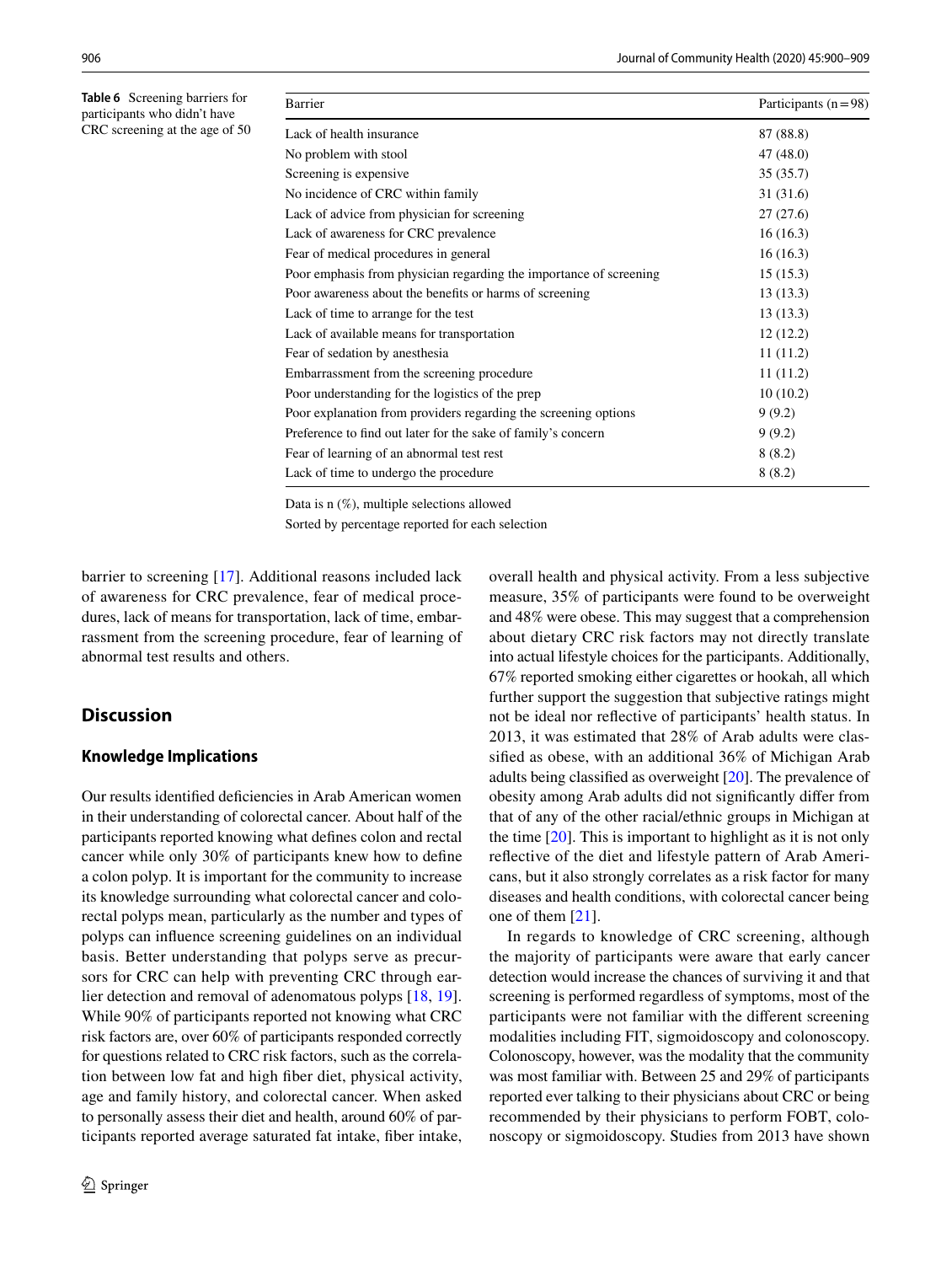that 67% of Arab adults reported having a routine medical checkup within that past year, similar to 70% of all Michigan adults [\[20](#page-11-19)]. Physician visits among Arab Americans in Dearborn are hence comparative to those within the Michigan community and so it becomes critical that these visits include positive communication between the patient and provider regarding health screenings in general and CRC in specifc. Patients who have higher rates of visits to primary care physicians would generally have higher rates of CRC screenings [[4,](#page-11-3) [6\]](#page-11-5). Ensuring that the physician provides the appropriate prevention and screening discussions can signifcantly impact a patient's overall health. In regards to CRC, training physicians and providing the appropriate material to the patients can positively infuence screening rates for CRC in the future [[22](#page-11-21)]. A physician should be conscious that the information is not only given to patients, but that it is also understood by them. The amount of CRC knowledge that one has can also infuence the protocol of care a patient encounters and ultimately screening timeline, detection, and health outcomes [[23\]](#page-11-22). Increasing community education around CRC screening knowledge can be an excellent step towards bettering the community's overall health. It is worthy to note that when knowledge was categorized into low (approximately lower than 20% correct), moderate (approximately between 20 and 70% correct) and high (approximately over 70% correct), there were no diferences in knowledge levels among the three top countries of origin for participants (Lebanon, Iraq and Yemen). Additionally, there were no diferences among the various education backgrounds or age categories. The majority of participants fell within the moderate knowledge levels categories particularly when it came to general CRC knowledge and screening knowledge, while around 20% of participants had high knowledge levels within these categories compared to 40% of participants within the risk factor knowledge category. This once more reassures the need for education within the general Arab American community regardless of education, country of origin, or age.

#### **Screening Rates Implications**

From a screening history standpoint, our fndings showed that 58% of our participants had no insurance and that 46% of participants, all which are over the age of 50, have never had CRC screening in the past. Although 25% reported having CRC less than 1 year ago, many of those participants were actually recruited through the program and received their frst screening this year. While our data showed that around 47% of participants had CRC screening within the past 5 years, past data from 2013 showed an even lower prevalence for screening among Arab American adults at 35% [[20\]](#page-11-19). At the time, this prevalence was signifcantly lower than all of the other racial/ethnic groups: White, non-Hispanic at 56.3%, Black, non-Hispanic at 58.9% and Hispanic at 62.1% in Michigan [[20\]](#page-11-19). Hence the current study shows potential improvement in the screening rates, while certainly remaining low when compared to other ethnic groups. We can also note that 75% of the participants have seen a physician within the past 1–2 years suggesting once more adequate follow-up within the community.

#### **Screening Barriers Implications**

When it came to barriers to receiving screening at the age of 50, the leading barriers were: lack of health insurance, lack of problems with stool, screening cost, lack of family history and lack of advice from a physician. Other listed barriers included: insufficient understanding for screening modalities, time constraints, fear, lack of awareness and transportation. While the knowledge assessment showed good participant knowledge about family history and cancer risk, or the need to receive screening regardless of symptoms, some of the top identifed barriers were lack of problems with stool and lack of family history. Both of these are personal barriers due to poor knowledge about CRC risk, hence suggesting that patients may fail to understand the signifcance of certain symptoms on their health and well-being. For instance, certain symptoms of CRC, such as constipation, may be interpreted as insignifcant by a patient which can cause a delay in seeking medical care [\[23](#page-11-22)]. This once more suggests an inadequate community understanding for CRC and the need to properly provide the educational resources and tools to further advance this understanding. Providing appropriate resources such as translation, fnancial help, or guidance on how to receive help, and physician cultural consciousness should be implemented in eforts to further increase screening rates of CRC so that overall care and preventative measures can parallel patient health [[18\]](#page-11-17). It is worthy to mention that a majority of participants responded to this survey in Arabic, suggesting that bilingual education is critical within this particular Arab American community. None of the top listed barriers are gender and culturally specifc such as modesty or embarrassment. Thus while taking the culture into consideration is important, many of the top listed barriers are common among a range of other groups such as costs, absence of risk factors or family history, fear and others. With the growing Arab immigrant and refugee population in the State of Michigan, language and fnancial barriers should be kept in mind while providing care for this population.

#### **Strengths**

The strengths of this study include adapting our knowledge assessment and screening barrier survey from other literature studies. This allowed us to better appreciate our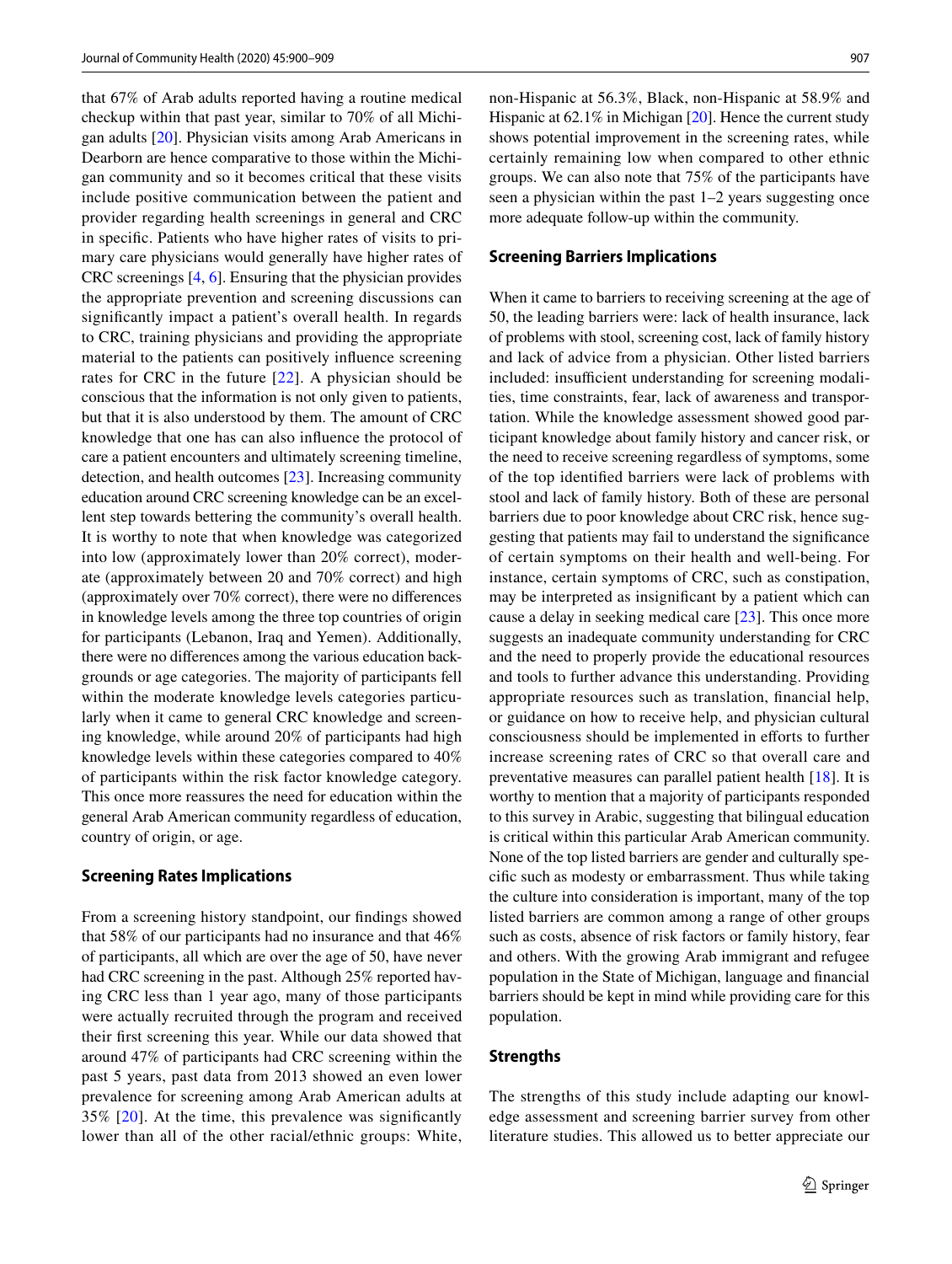fndings based on past validated research instruments. We additionally had bilingual study coordinators administer the study which allowed for providing accurate translation and explanation for survey questions. From weaknesses standpoint, the signifcance of the screening results may not be generalized to the community. For instance, while some participants may have just turned 50 within the past year, never having had a colonoscopy in the past is not as signifcant when compared to someone who is 70 years old for instance. The same concept applies to the screening barriers section as it includes barriers listed by all participants who turned 50 at any point and have not had a CRC screening at the time. Given however, that CRC screening guidelines are for those 50 and above, this can be a strength at times since understanding why someone at the age of 51 did not receive screening at 50 could be as valuable as learning why someone at the age of 70 did not receive screening at age 50.

#### **Limitations**

There are several limitations for this study. First, the majority of participants were female and the majority were also in the 50–60 age category. This should be taken into consideration as we address the impact of the knowledge assessment or screening barriers on the Arab American community hence keeping in mind the dominant gender and age group that our study targeted. Additionally, given that our study participant was a subset of that which the MDHHS was targeting with screening, we were limited by the absence of risk factors as criteria for enrollment eligibility such as absence of family history of CRC and absence of signs of CRC. It would have been interesting to correlate risk factors such as family history of CRC and signs of CRC with knowledge and/or screening history and barriers. A future direction could be including a less restricted group of Arab Americans from the clinic at ACCESS or other clinics in the Dearborn community and making such correlations. Another limitation relates to the participant pool. Since most participants were recruited through the BCCCP program at ACCESS hence seen for breast/cervical cancer prevention or treatment, one would expect them to have increased knowledge regarding cancer generally than the general population. Additionally, a limitation is the survey tool utilized. While participants were asked to self-report their knowledge of CRC, polyps, and their personal CRC risk, we had a relatively smaller number of follow-up questions or verifcation of knowledge to understand true knowledge of participants. For instance, although they may have responded yes or no to certain questions such as 'do you know what a colon polyp is?', we couldn't really assess whether they truly had that piece of information as opposed to truly confrming or denying it. While we trusted the validity of the knowledge assessment as referenced in the literature, this makes it more difficult to make actionable conclusions regarding further cancer education and warrants a more thorough objective knowledge assessment to better capture the current community's CRC knowledge. Along the same line, a fnal limitation is the subjectivity of the study in terms of the health and diet history. While we showed how participants identifed good diet and average overall health, the majority were overweight and obese indicating inaccuracy and misrepresentation with self-rating.

## **Conclusion**

The current study presents additional support regarding the knowledge gaps about colorectal cancer within the Arab American community. Our study highlights failures in effective patient-physician communication and necessitates that physicians become better aware of the presence of knowledge gaps in order to properly educate patients. Physicians should not only share such knowledge but also ensure proper patient understanding. A future direction here would be obtaining physicians' perspectives on the amount of screening and general CRC knowledge that they deliver to patients. One could also delve deeper into the quality and accuracy of the CRC knowledge shared by physicians by assessing physician's knowledge on colorectal cancer screening guidelines. Refecting on the Arab American community as a whole, it is important to address the resources used by community members as they obtain CRC knowledge and understanding. Additionally, the current study provides further evidence supporting the low CRC screening rates among Arab Americans. While language and culture could represent barriers to screening, many of the top identifed screening barriers dealt with costs, inaccurate understanding for risk factors and signs, and lack of physician communication and recommendations for screening. Hence, this study further highlights some of the most signifcant barriers to screening for CRC in Arab Americans and encourages addressing these specifc barriers properly to further increase screening rates and ultimately improve the health status for Arab Americans.

**Acknowledgements** We would like to thank Hoda Eldaou, Ghada Aziz and Suhir Abdulghafoor from ACCESS for helping with data collection. We would also like to thank Fatima Najdi who helped with additional data collection. Lastly, we would like to acknowledge the collaboration between ACCESS and the Michigan Department of Health and Human Services through Ms. Mary Lou Searls as we recruited many participants through their screening program.

Funding The manuscript was written by the first author and no honorarium, Grant, or other form of payment was given to anyone to produce the manuscript.